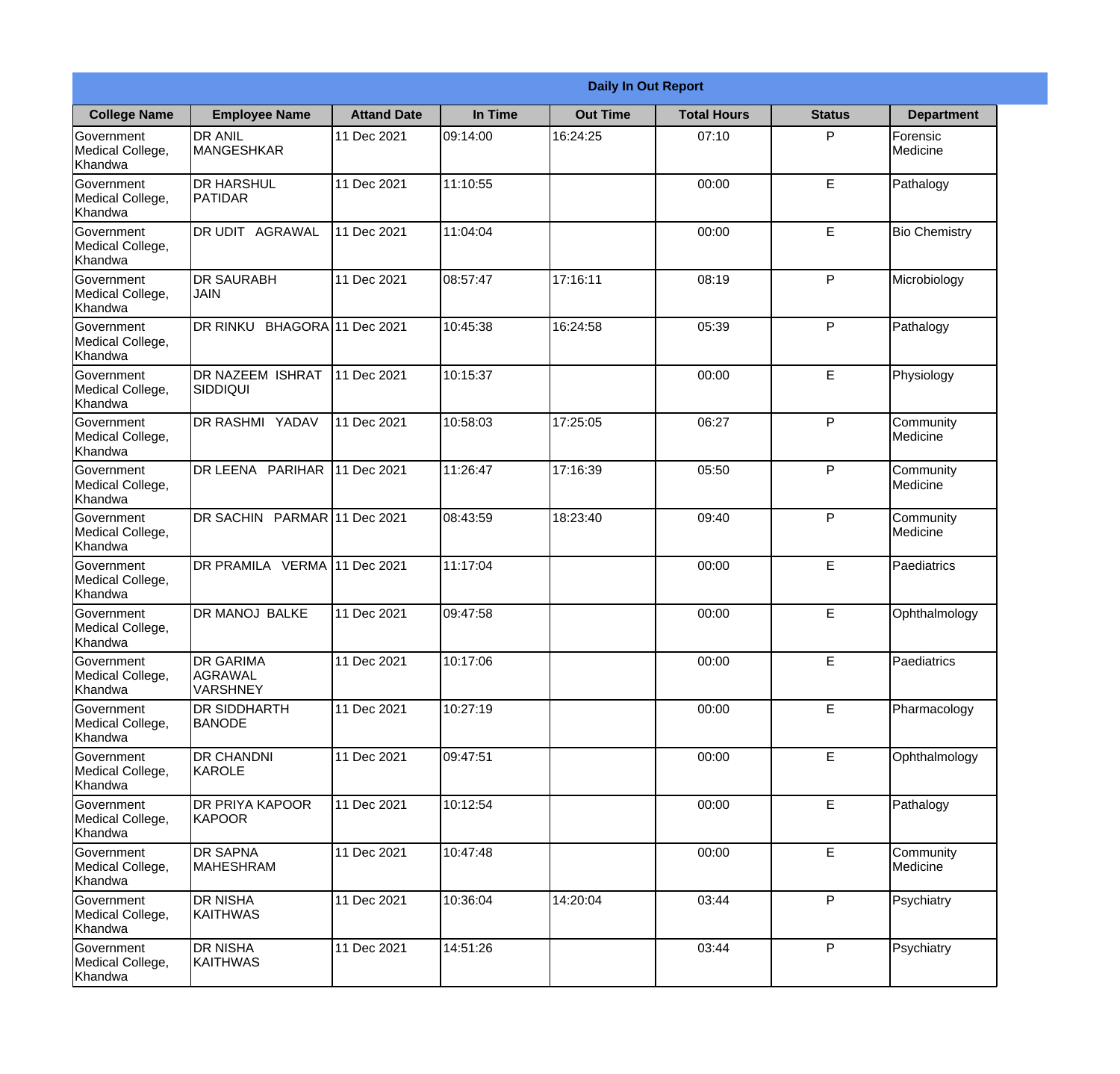| <b>Designation</b>                  | <b>Category</b> |
|-------------------------------------|-----------------|
| Assistant Professor   Para Clinical |                 |
| Assistant Professor   Para Clinical |                 |
| Associate Professor Non Clinical    |                 |
| Associate Professor   Para Clinical |                 |
| Assistant Professor   Para Clinical |                 |
| Professor                           | Non Clinical    |
| Assistant Professor   Para Clinical |                 |
| Assistant Professor   Para Clinical |                 |
| Assistant Professor   Para Clinical |                 |
| Professor                           | Clinical        |
| Assistant Professor                 | Clinical        |
| Associate Professor Clinical        |                 |
| Associate Professor Para Clinical   |                 |
| Assistant Professor   Clinical      |                 |
| Demonstrator/Tutor   Para Clinical  |                 |
| Associate Professor Para Clinical   |                 |
| <b>Assistant Professor</b>          | Clinical        |
| Assistant Professor   Clinical      |                 |

## **Daily In Out Report**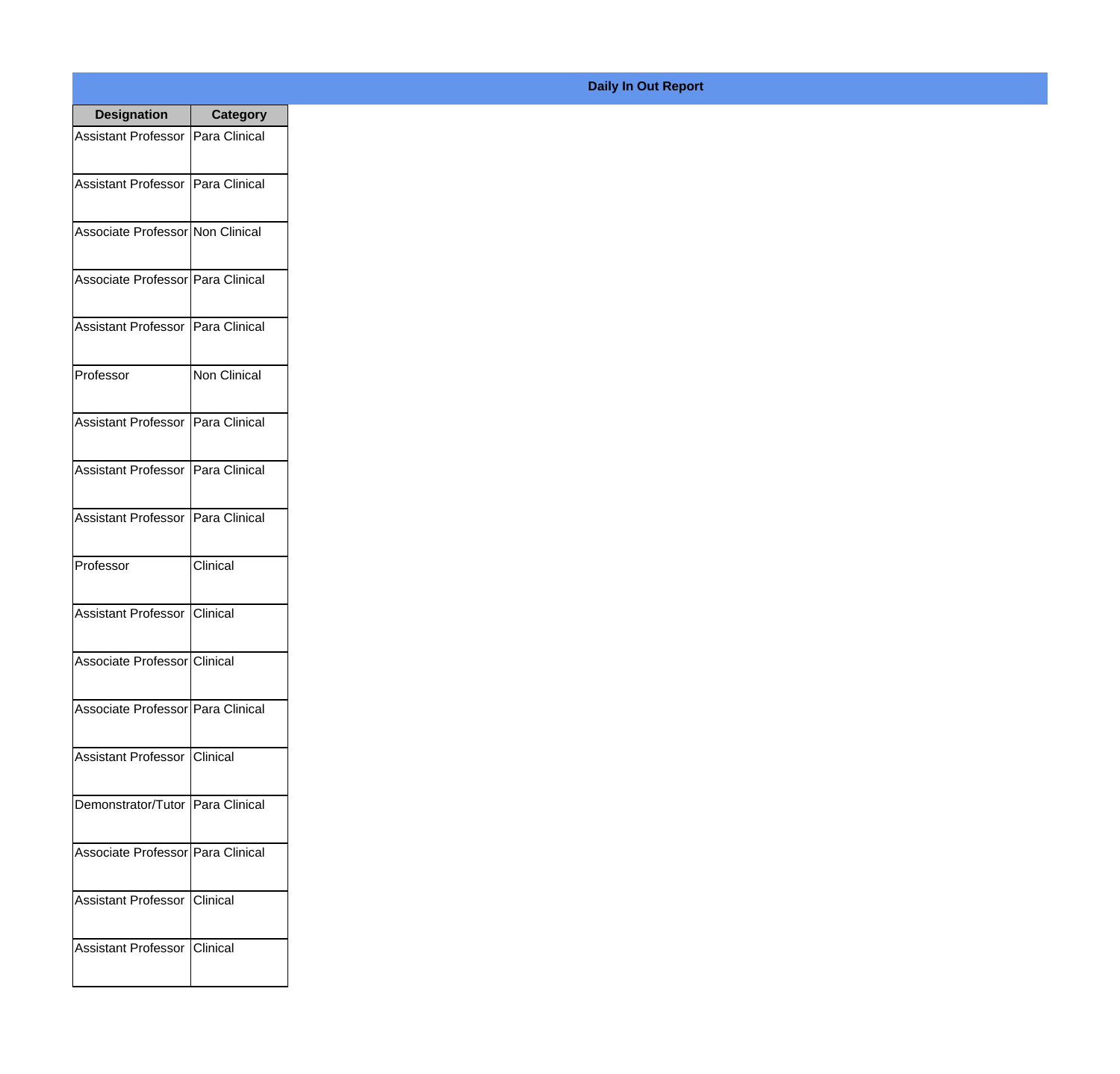|                                                  |                                       |             |          | <b>Daily In Out Report</b> |       |    |                                        |
|--------------------------------------------------|---------------------------------------|-------------|----------|----------------------------|-------|----|----------------------------------------|
| Government<br>Medical College,<br>Khandwa        | <b>IDR RAJU</b>                       | 11 Dec 2021 | 16:24:17 |                            | 00:00 | E  | Forensic<br>Medicine                   |
| Government<br>Medical College,<br>Khandwa        | <b>DR PRIYESH</b><br><b>IMARSKOLE</b> | 11 Dec 2021 | 18:04:07 | 18:04:41                   | 00:00 | AB | Community<br>Medicine                  |
| Government<br>Medical College,<br>Khandwa        | IDR SANGEETA<br>ICHINCHOLE            | 11 Dec 2021 | 10:55:01 |                            | 00:00 | E. | Physiology                             |
| Government<br>Medical College,<br>Khandwa        | DR NISHA MANDLOI<br><b>IPANWAR</b>    | 11 Dec 2021 | 10:13:03 |                            | 00:00 | E  | <b>Obstetrics &amp;</b><br>Gynaecology |
| Government<br>Medical College,<br>Khandwa        | <b>IDR MUKTESHWARI</b><br>IGUPTA      | 11 Dec 2021 | 11:56:41 | 16:07:06                   | 04:11 | P  | Pharmacology                           |
| <b>Government</b><br>Medical College,<br>Khandwa | <b>DR YASHPAL</b><br><b>RAY</b>       | 11 Dec 2021 | 10:17:22 |                            | 00:00 | E  | Anatomy                                |